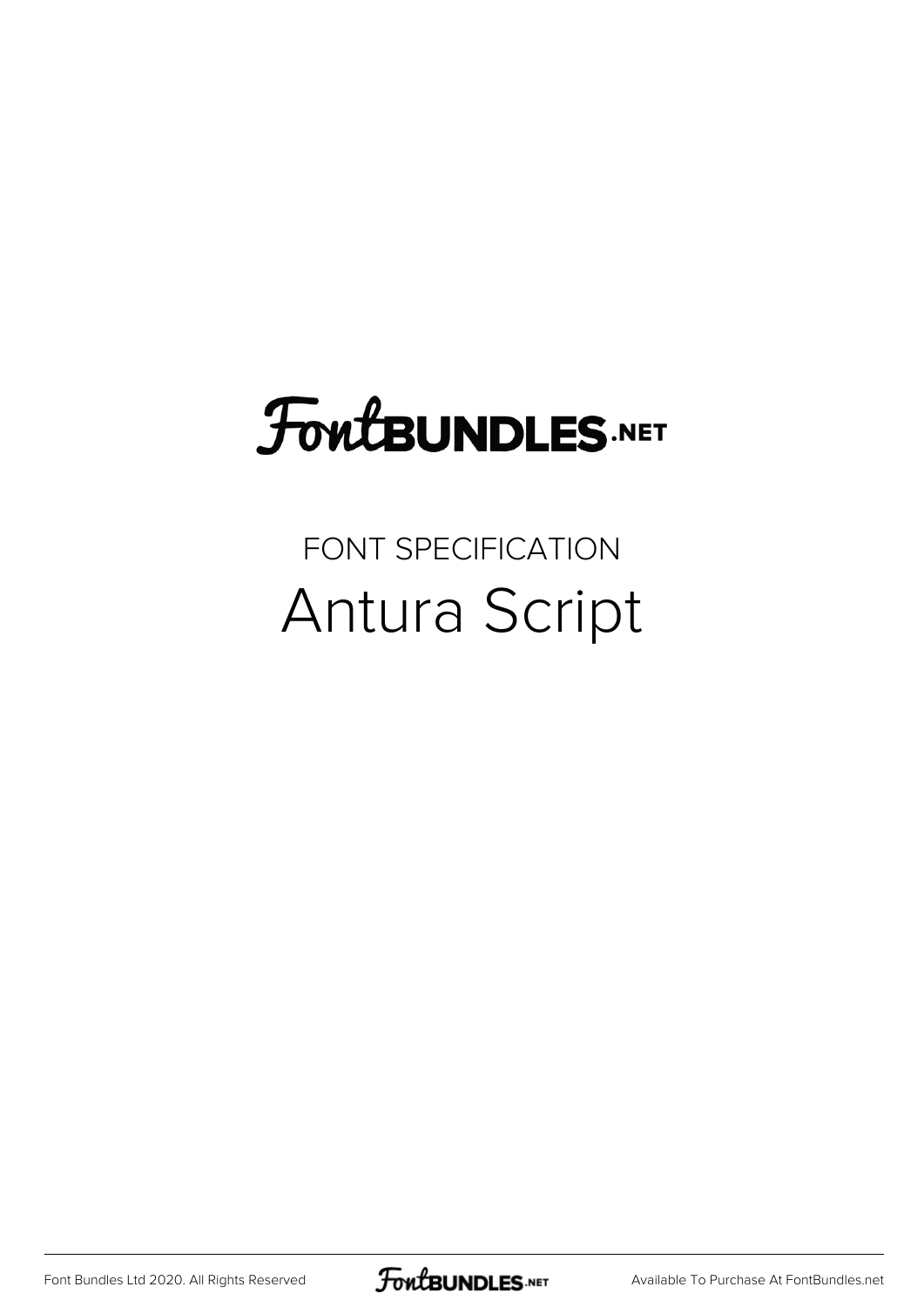## Antura Script - Regular

**Uppercase Characters** 

Lowercase Characters

abcdefghijklmnopqr

stuvuxyz

**Numbers** 

0123456789

Punctuation and Symbols

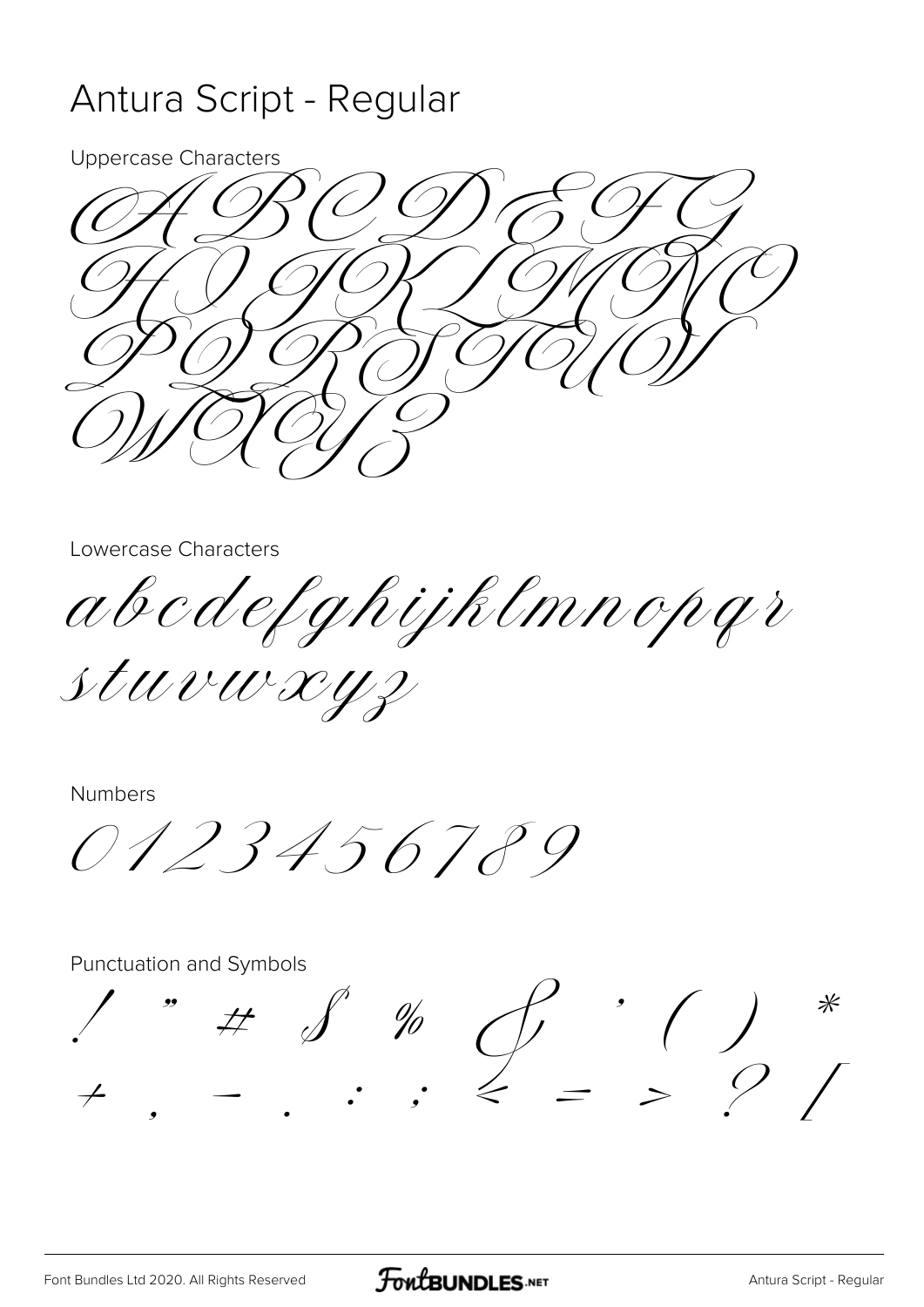$\frac{1}{4}$  / " (1) ( E)

All Other Glyphs

AD HOMINAC E É

EEIIIIDO

ÔÕÖ × PRIRIRI

US à á å ã ä ä e

## $\dot{e}$   $\dot{e}$   $\ddot{e}$   $\dot{c}$   $\dot{c}$   $\dot{c}$   $\ddot{c}$   $\ddot{r}$

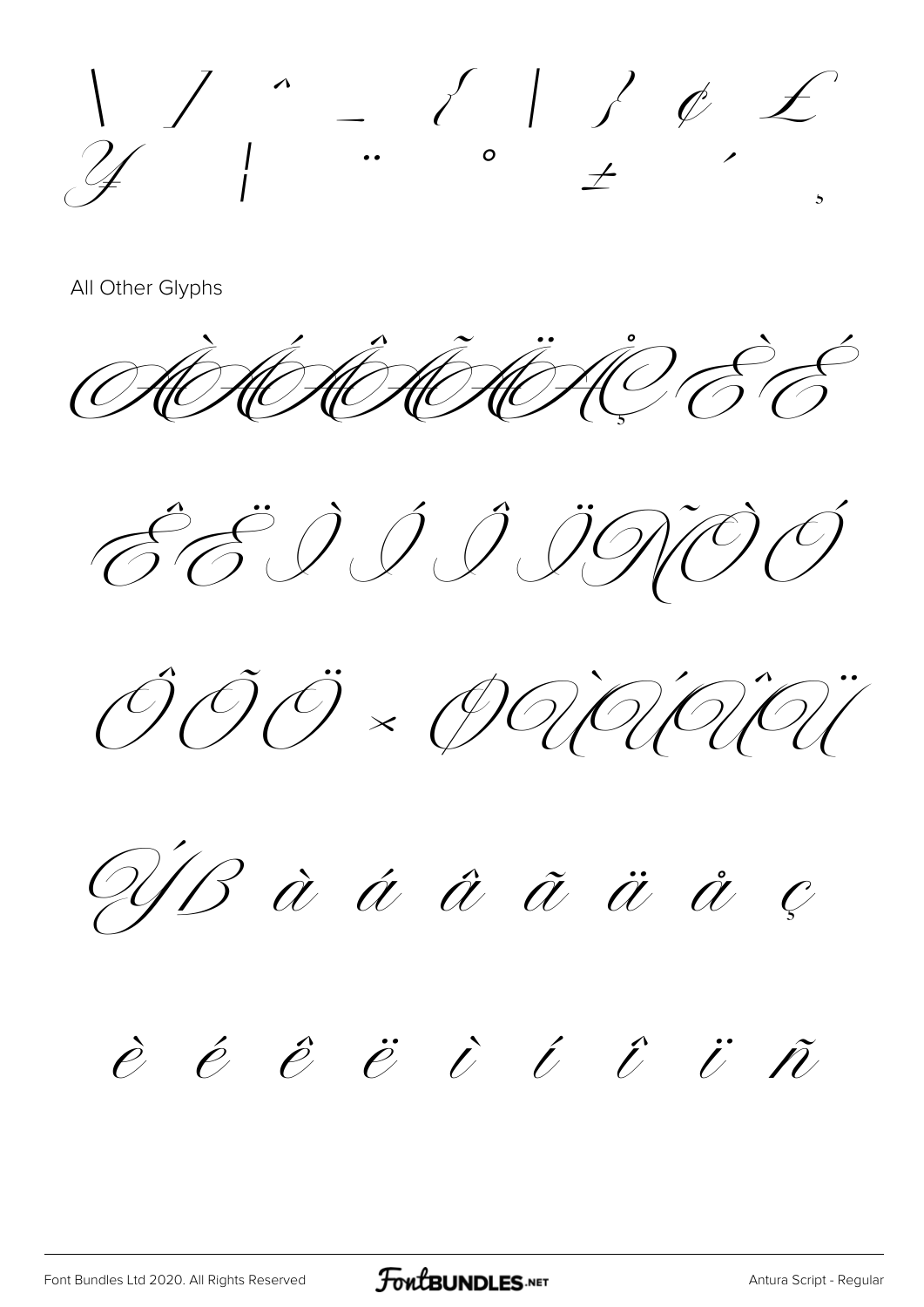$\hat{c}$   $\hat{c}$   $\hat{c}$   $\hat{c}$   $\hat{c}$   $\div$   $\hat{\phi}$   $\hat{u}$   $\hat{u}$ û ü ý ÿ £ t d"š  $\mathcal{C}_{\mathcal{C}_{\mathcal{C}}}$  $\overline{a}$  $\mathcal{C}$  $\sum_{i=1}^{n}$  $\circ$  $\begin{array}{c} \mathscr{C} \mathscr{C} \mathscr{C} \end{array}$ Je) Cac  $\mathscr{U}$  $\overrightarrow{b}$  $\overline{\mathscr{C}}$  $\cancel{\mathscr{O}}$  $\hat{f}$  dd  $\neg e$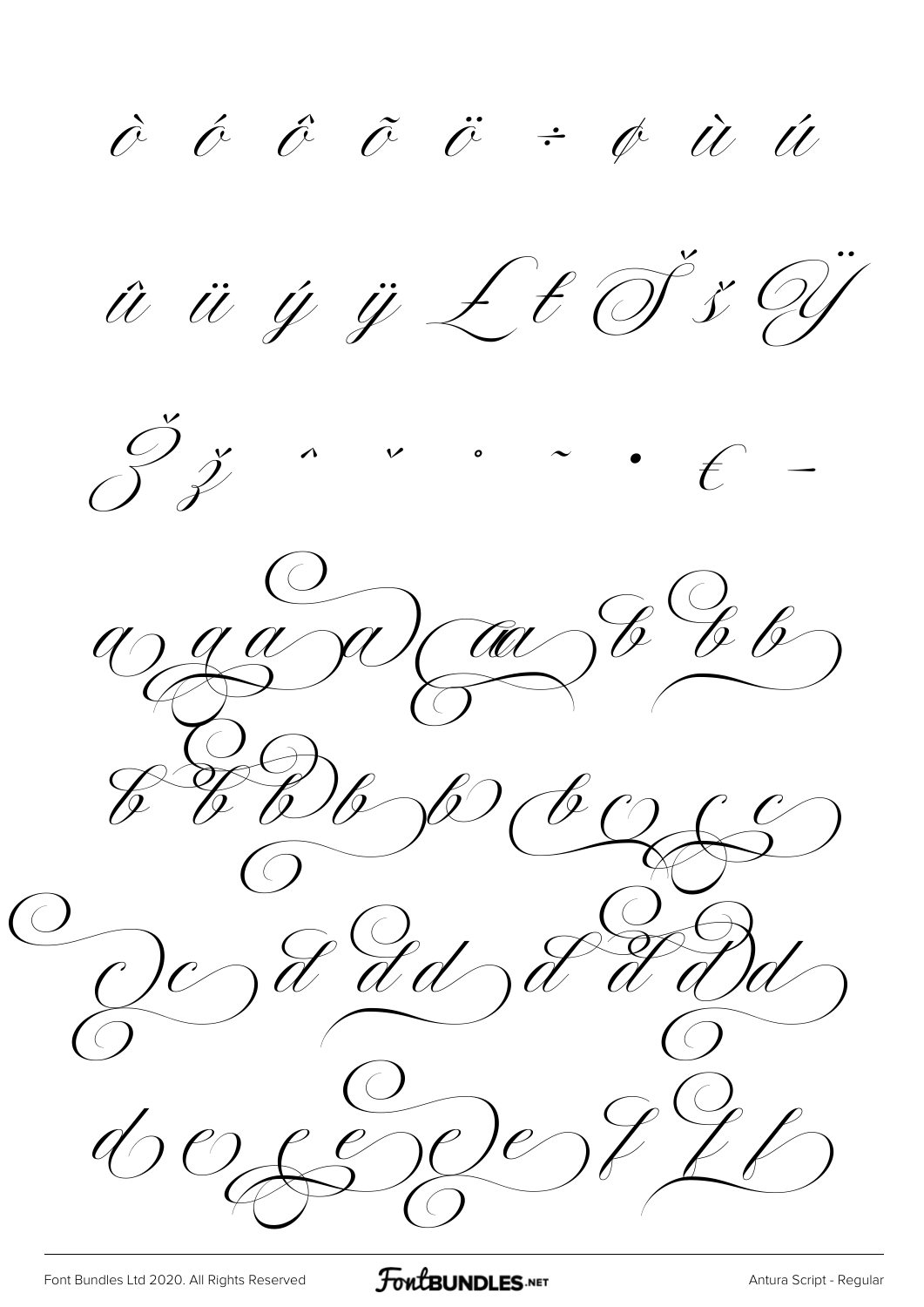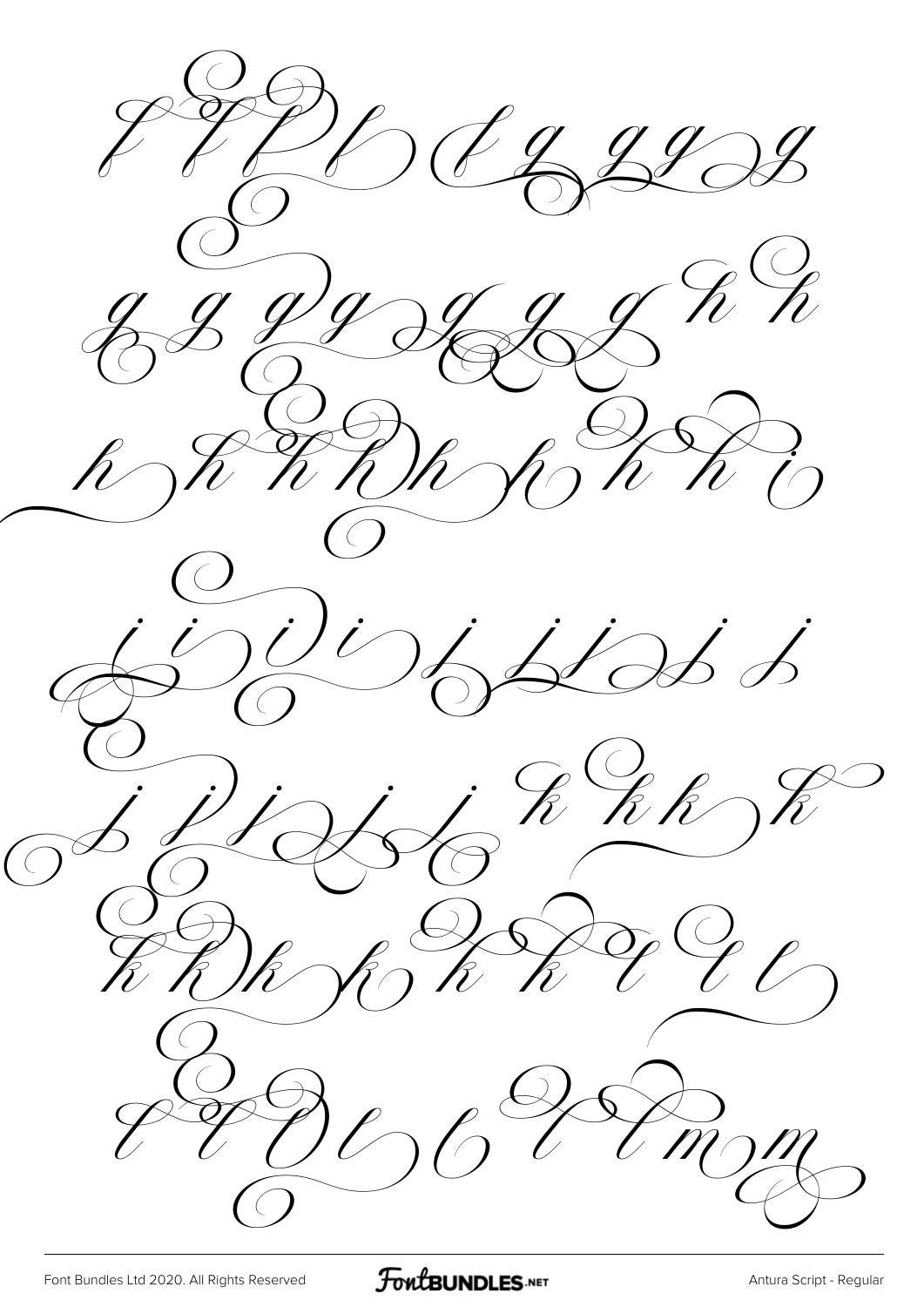m m m zo n n zo n x o o y so y y y y y p  $\frac{10}{9}$  of  $\frac{10}{9}$  of  $\frac{10}{9}$  of  $\frac{10}{9}$  $U^{\gamma}\mathcal{O}$  s s  $\mathcal{O}$  s s  $\mathcal{O}$  $\mathcal{L}(\mathcal{L})$ U JUUS JU JU JU Y w wie sele so y y y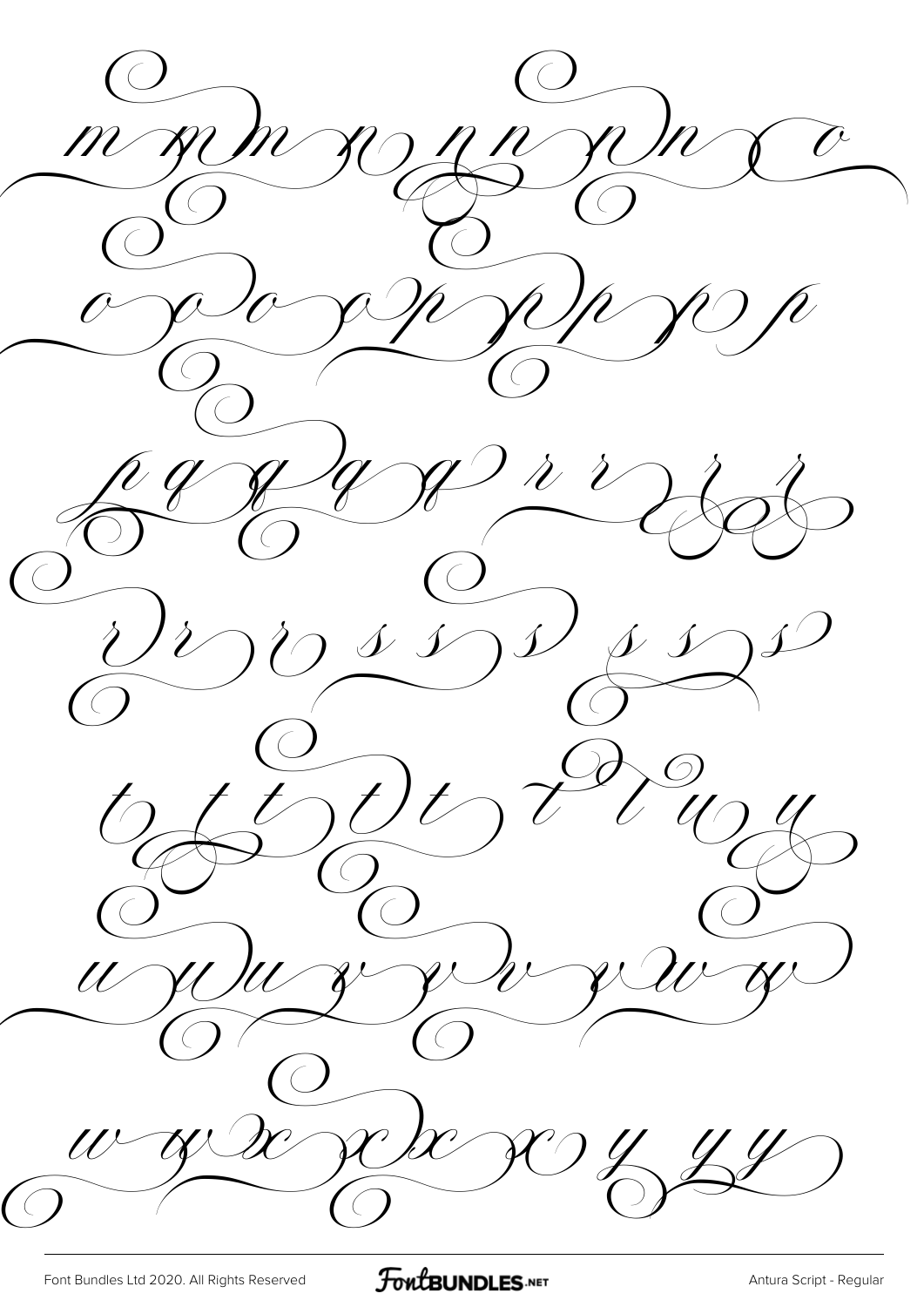